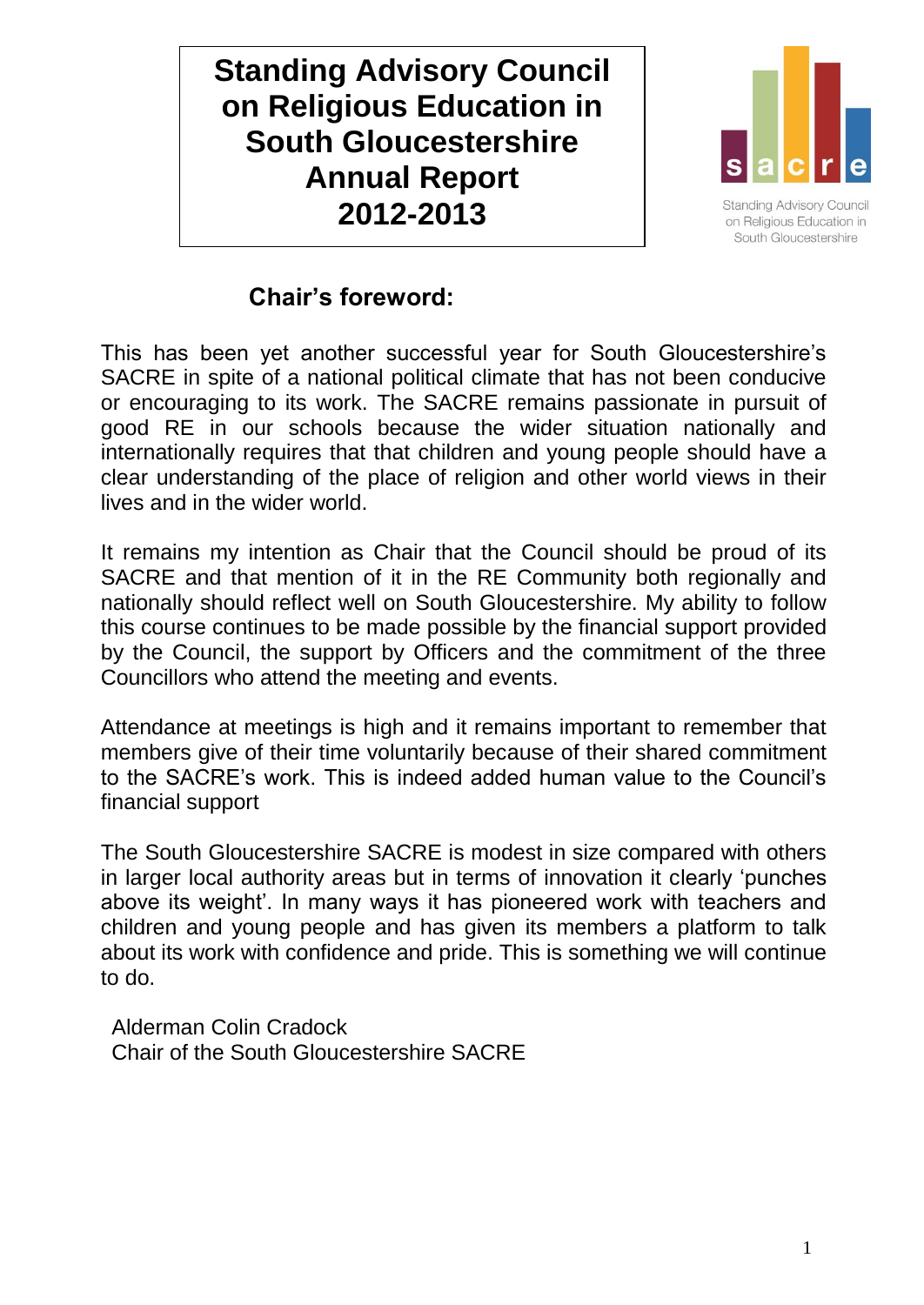# **What is SACRE?**

SACRE is the abbreviation for the Standing Advisory Council on Religious Education. Its composition is specifically multifaith and includes serving primary and secondary school teachers. There is also a representative from the British Humanist Association.

It is a statutory requirement for every Local Authority to have a SACRE and to support its work. The purpose of SACRE is to advise on the effective provision of RE and Collective Worship.

The South Gloucestershire SACRE believes that Religious Education is unique because it is the only subject where the curriculum is not prescribed nationally but agreed locally.

SACRE takes an active part in the review of the Locally Agreed Syllabus every five years. The current syllabus is called 'Mystery and Meaning' and the current edition was launched in 2009. Work on the next revision is currently underway.



**Standing Advisory Council** on Religious Education in South Gloucestershire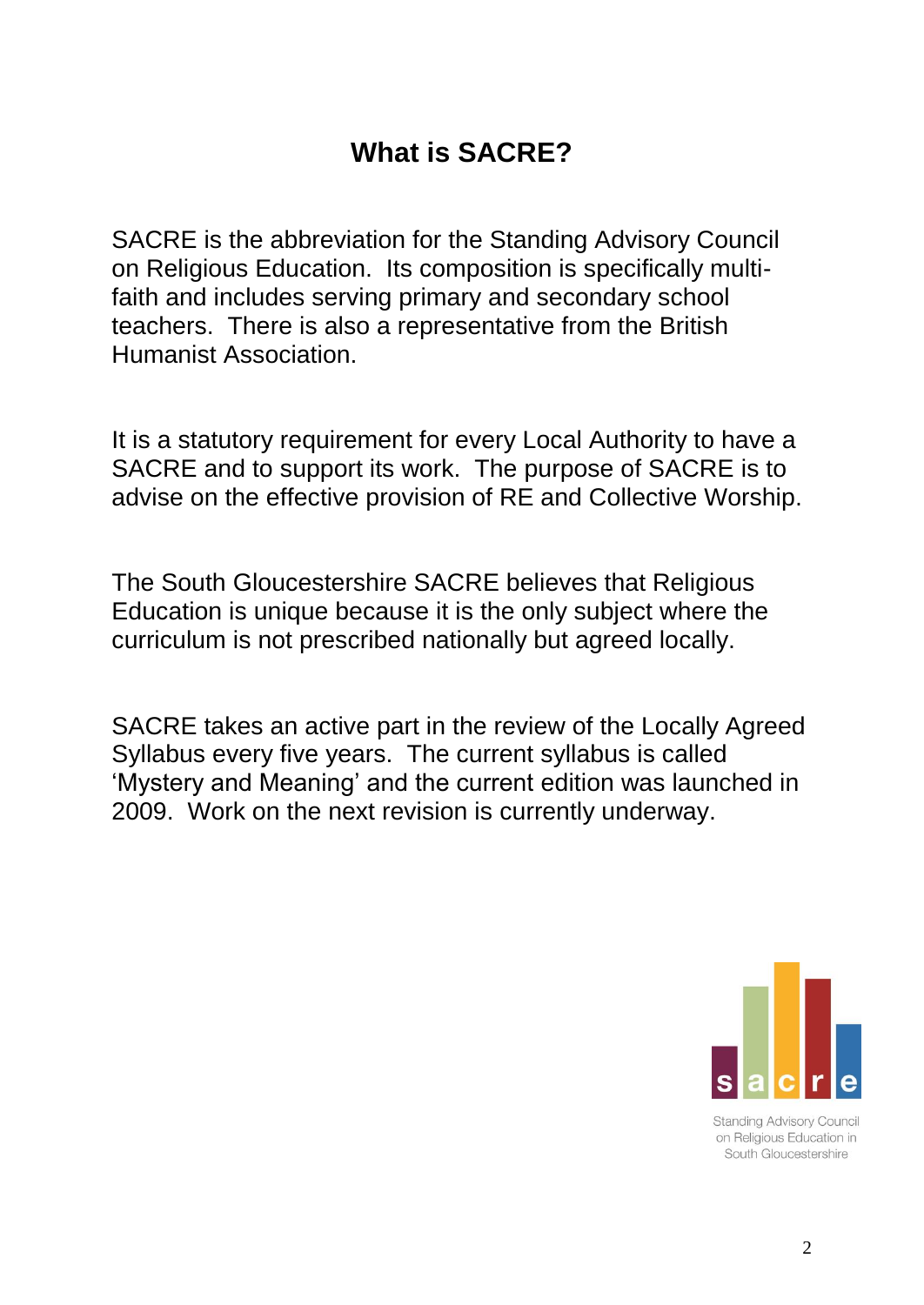

**Standing Advisory Council** on Religious Education in South Gloucestershire

# **Support for schools**

As part of its role to offer advice on the provision of effective RE, SACRE runs events to support the work of schools.

The key events during the academic year of 2012-2013 were as follows:

### **Annual Teachers' conference**:

This was held on 25<sup>th</sup> January 2013 and was, once again, a shared event with Bristol SACRE. SACRE fully funds the conference to ensure that the only costs to schools are supply cover for the day. Many South Gloucestershire schools send at least one representative to the day. We have found that holding it jointly with the Bristol SACRE helps to spread the cost, and also gives opportunities to share good practice with our Bristol colleagues.

This year's conference took as its theme: Challenging RE: critical thinking. It included teaching ideas, workshops for targeted age-ranges, the latest national RE news and a Question and Answer session.

In addition to South Gloucestershire and Bristol school staff, participants attended from Swindon, North Somerset and a local independent school – generating revenue which helped to fund the conference.

#### **NeedLess Greed:**

SACRE has held large scale day-long events for upper primary school children for several years under the banner of 'NeedLess Greed', exploring issues of religion and ethics through workshops and opportunities to meet representatives from various faith communities. While the events were popular, they became more expensive and time consuming to produce.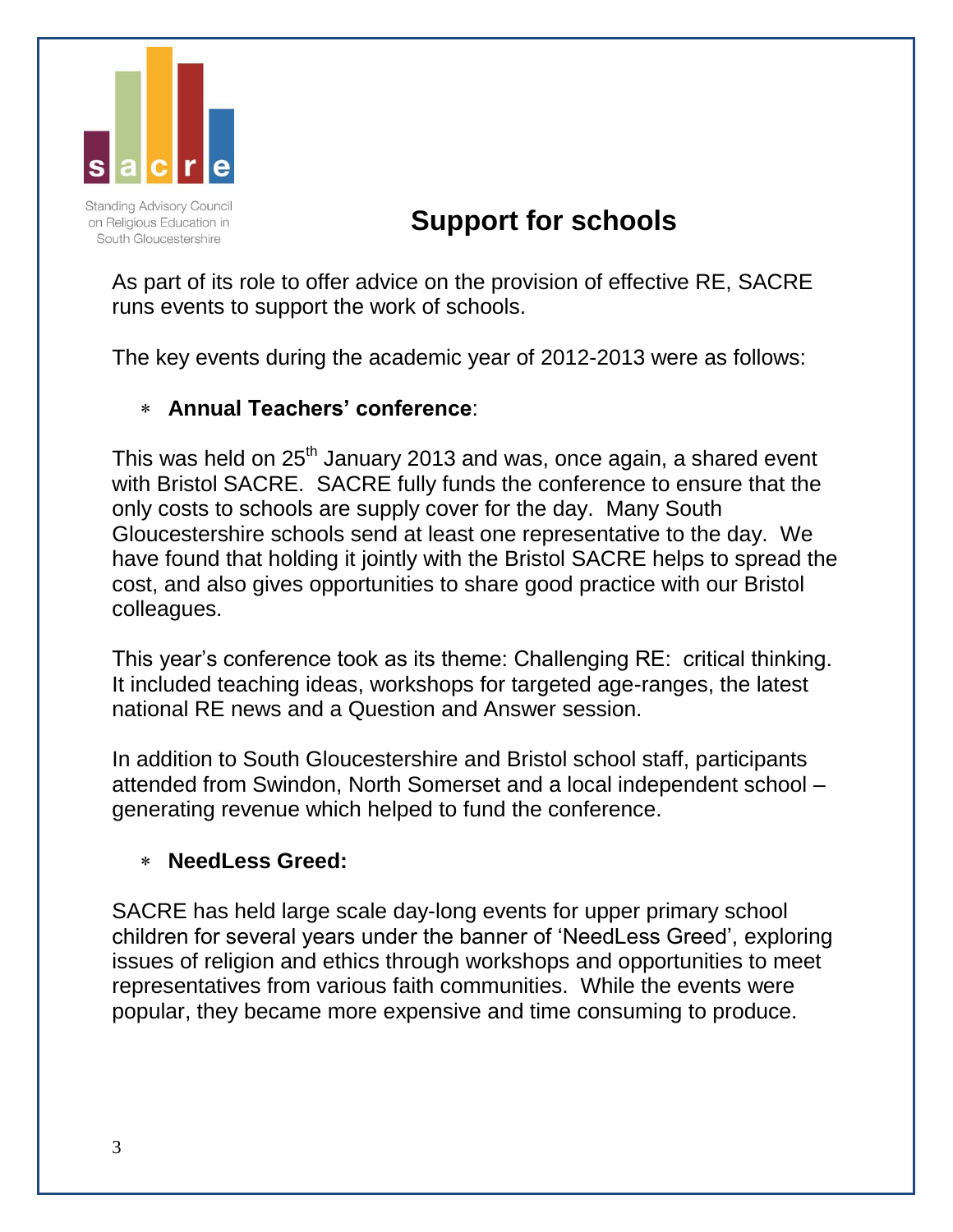#### **The Big Questions**:

During 2011-2012, SACRE had developed a new strand of events 'The Big Questions' which are shorter and more flexible. SACRE has now decided to concentrate on using the Big Questions strand of events in place of NeedLess Greed.

They are half day events, held several times across the year and spread across the authority. The sessions are tailored to the needs of local schools, with transport costs greatly reduced or eliminated for schools. This enables more schools to sign up to attend. During 2012-2013 four such events were held:

- 23rd November 2012 at Patchway Community College attended by 120 children from 4 schools – The Big Questions with three philosophy facilitators.
- Hanham High School on Friday  $8<sup>th</sup>$  February 2013 with the theme Prejudice which included a commemoration of the Holocaust. Children participated in the debates about prejudice; investigated the theme through drama and art; and attended workshops to deepen their understanding of the Holocaust
- Mangotsfield school  $22^{nd}$  March 2013 with a theme of forgiveness. A dynamic and reflective morning with support from the Bishop of Swindon.
- Castle School 17th July 2013 –The Big Issues. This was an event for Year 10 students and many visiting speakers were invited to lead debates before a House of Commons was set up with Steve Webb MP for Thornbury and Yate opening the session and Chris Wilmore chairing the motions. These ranged from is alcohol a dangerous drug, to do we torture prisoners, is everyone equally and Are we good stewards of the earth?

Thanks are due to these schools for their support for these events.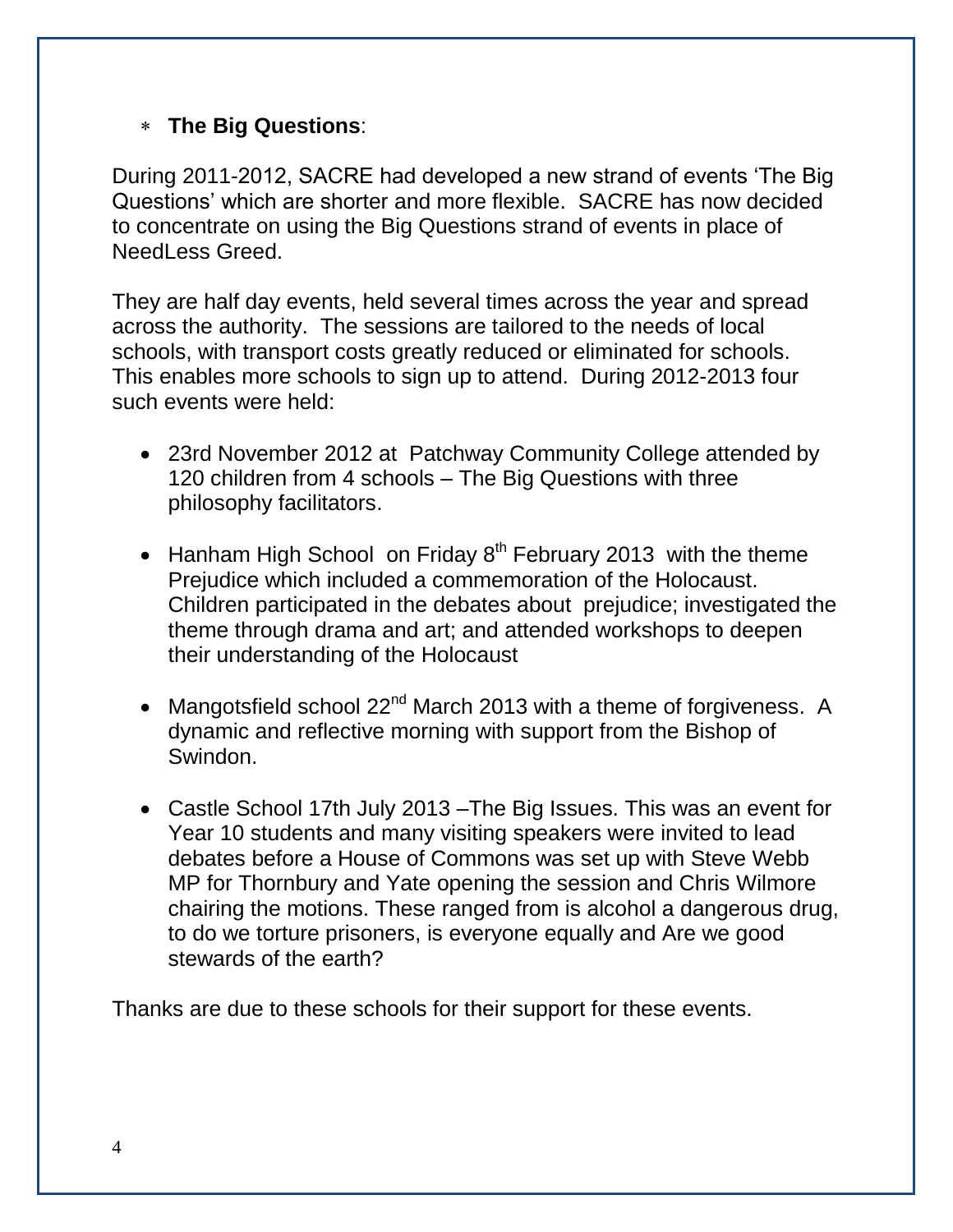### **Offering help to schools:**

SACRE sends questionnaires to schools from time to time to help with its monitoring of RE and Collective Worship in South Gloucestershire. However, the main aim of the questionnaire is to find areas where SACRE can support schools in their work.

The questionnaire for 2013 'What can South Gloucestershire SACRE do for you?' was circulated at the SACRE Teachers' conference and 12 responses were received. While this is a low number, useful information was gleaned and a report for SACRE was prepared by the RE Advisory Teacher. Teachers reflected on their use of the current Agreed Syllabus and these comments are being used to inform the current revision. They also asked for more help to find people who could visit schools to talk confidently about their faith.

SACRE remains concerned that the schools which are not sending representatives to the SACRE conference and are not participating in questionnaires, may be the schools most in need of its support. SACRE welcomes the work undertaken by the RE Advisory teacher to make contact with such schools and offer help.

### **Support for Governors:**

SACRE was asked to provide some training for governors on RE and Collective Worship. It has made arrangements to do so via a Governor training session through South Gloucestershire Council's Governor training programme.

#### **Music:**

The SACRE Chair met with Richard Jones, Head of Music Service to consider setting up an event with SACRE to explore spirituality in music.

### **Best Practice Forum:**

SACRE has offered to hold grant funding for the Secondary Best Practice RE Forum. The grant will be used to facilitate visiting speakers, and was awarded by Culham St Gabriel's to the Best Practice Forum.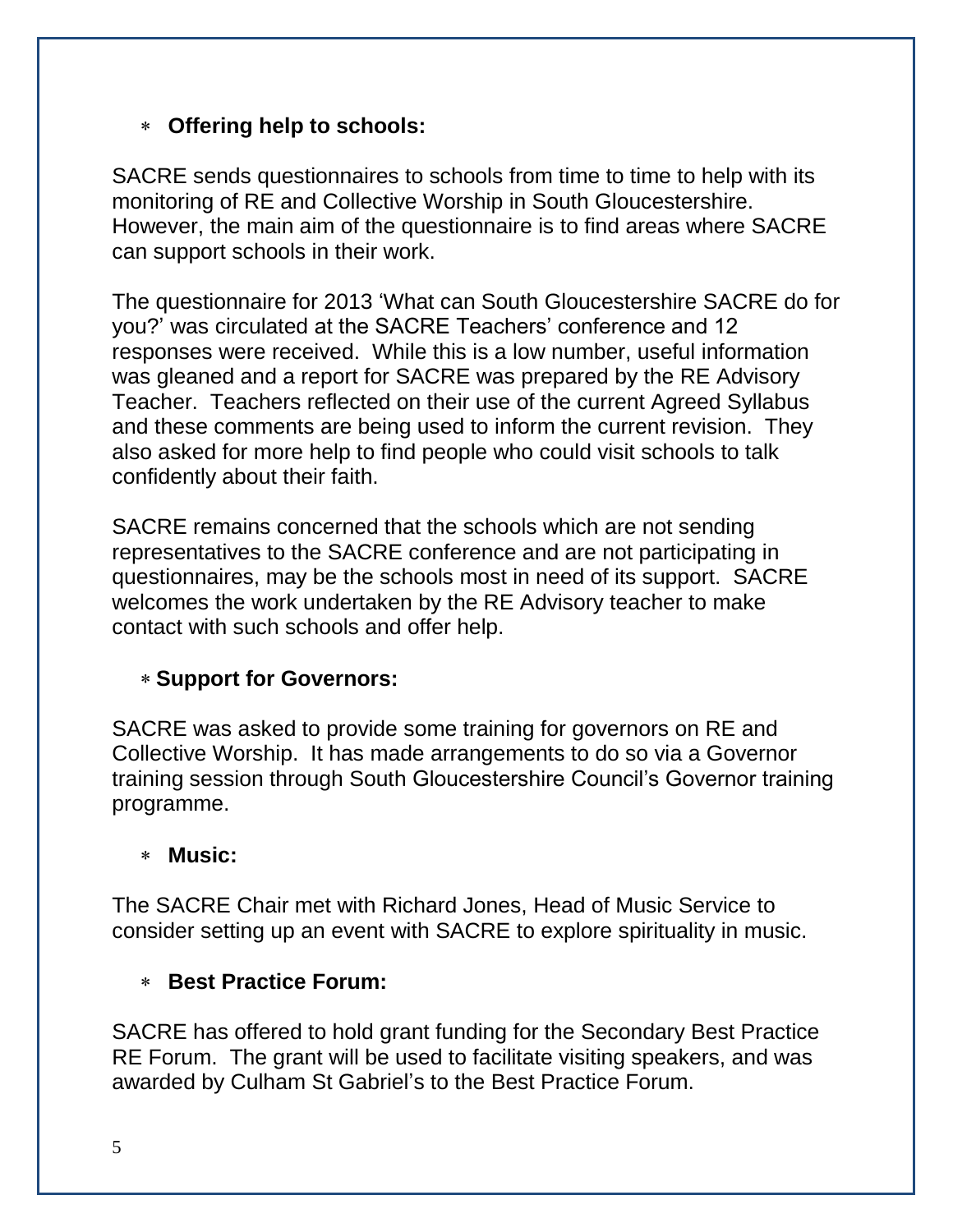## **Review of Agreed Syllabus**

The Agreed Syllabus for South Gloucestershire ' Mystery and Meaning' must, by law, be reviewed every 5 years. The review for South Gloucestershire fell due during 2012-2013. SACRE considered how best to carry out this review at a time of great uncertainty for Religious Education as a subject. RE is not a National Curriculum subject and as such any changes to the National Curriculum being put forward by the DfE do not directly impact on RE. However, national changes are likely to have some impact on RE.

At the time of the last review the National non statutory framework for RE produced by QCA was helpful in ensuring a high standard for our own syllabus. QCA no longer exists and the framework no longer appears to be fully supported by the DfE. The widely respected RE Council has undertaken a subject review for RE which, it hopes will guide SACREs in their work on Agreed Syllabuses. Although outside of the period for this report 'A Curriculum Framework for Religious Education in England' was launched in October 2013 - see [www.religiouseducationcouncil.org.uk](http://www.religiouseducationcouncil.org.uk/) The conclusion is to reinforce established networks to include Academies and Free Schools but there is more to be done to improve the quality of RE teaching.

During 2012-2013, therefore, SACRE decided to carefully review our own syllabus with the aim of making minimal changes – in the expectation that a more extensive review will be required when the national situation is more settled. A small group of SACRE members, with the support of our RE Advisory Teacher, has begun this work.

Pending the completion of the review of the Agreed Syllabus, SACRE member Eve Scott undertook a revision of the Early Years section of the syllabus to bring it into line with the revised Early Years Foundation Stage. The revision will then be placed on the SACRE website and put forward for inclusion in the revised syllabus document.

Alongside the review of the Agreed Syllabus, a small working party of SACRE members has been working on programme of local study to incorporate the rich religious history of our area.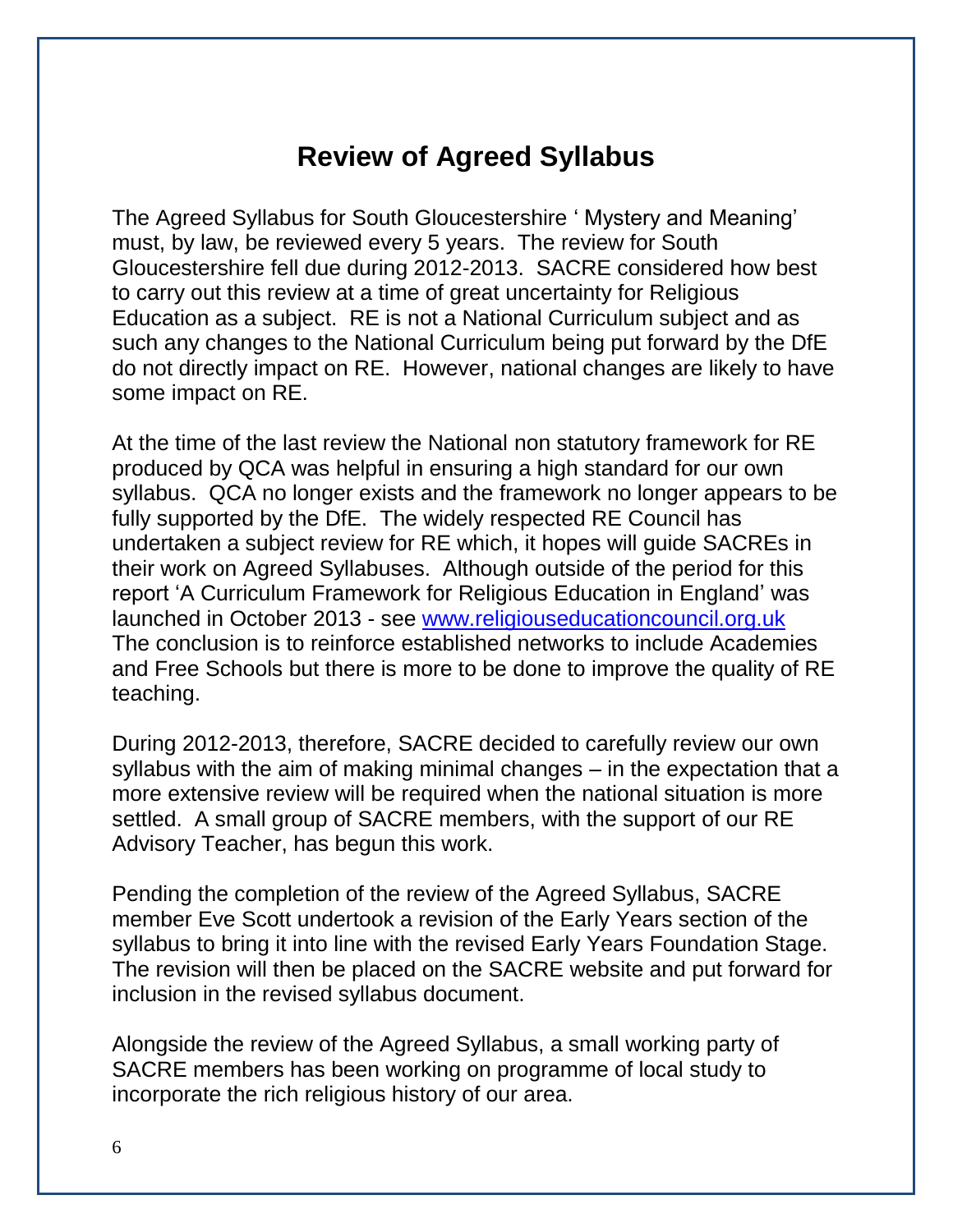# **Monitoring of RE provision in South Gloucestershire**

SACRE has a role to advise the Council on matters related to RE provision in South Gloucestershire's schools. To do this, SACRE analyses the GCSE/A level results for RE, and any Key Stage 2 RE assessments. During this reporting year SACRE considered the public examination results for 2012, using a report prepared by Antony Evans, SACRE's Serving Officer, as follows:

#### **At the end of Key Stage 2:**

It is statutory that primary/junior/special schools assess their pupils in RE to the eight point scale at the end of Year 6 by virtue of what is prescribed in the local authority agreed syllabus, Mystery and Meaning. It is not statutory that these results should be collected by the local authority or SACRE.

Hitherto we have requested/invited primary schools to let us have their results, but this has become harder and harder every year with more and more schools declining or not responding.

We have, however not given up and twice approached schools since September 2012 and have a small total result (15 schools).

In future, now that Ofsted is, more specifically noting SMSC (Spiritual, Moral, Social and Cultural), which admittedly is not RE per se, in inspections, it may be possible once again to extrapolate this part of the inspection report on which to base an assessment of the effectiveness of RE.

### **At end of Key Stage 4- GCSE results for 2012:**

This time last year the as yet unknown effect of the EBacc was much on our minds, but it was probably too early to assess probably any significant impact, though some analysts predicted that there would be a discernible influence. There is still insufficient statistical evidence to prove this point and indeed there may never be, but anecdotally commentators are attributing an apparent loss of interest and enrolment to the influence of the Ebacc if not on the actual results themselves.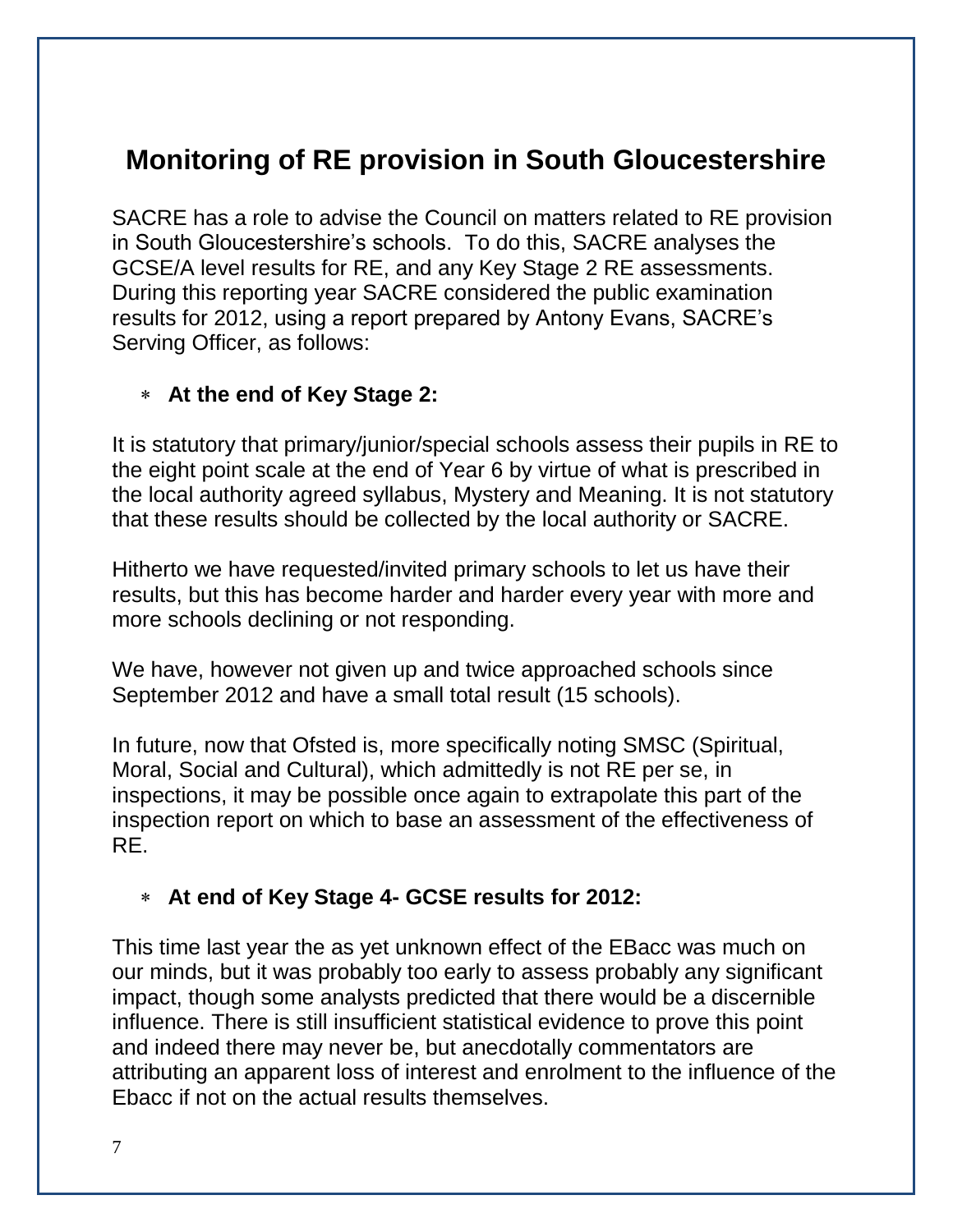Again all 16 secondary schools/academies entered pupils in either full or short-course GCSEs in Religious Studies in 2012. Five of these are now academies. One of the 16 schools entered none for the full course and none for the short course.

There were 911 full-course entries 402 boys and 509 girls, the highest number ever and a huge increase on last year. The number of shortcourse entrants, however, 1037 (582 boys and 455 girls) has fallen sharply from recent values and gradually from the highest value since 2006 which was 1499 in 2008.

Adding all GCSE RE entrants together there were 1,948 in 2012 and 1,961 in 2011, so almost the same. It would appear that full and short course entries are now roughly equal at 911/1037 with a significant number who might have opted for the short course going for the long course. This would appear to diminish the alleged influence of the EBacc.

At full-course GCSE in South Gloucestershire in 2012:

- 69% of boys gained a grade at A\*-C (69% nationally) same as last year, and all entrants gained the qualification for the third year running.
- 77.4% of girls gained a grade at A\*-C (77% nationally), and all entrants gained the qualification.
- The overall rate for A\*-C grades was 74% compared to 74% nationally.
- Girls' results at A\*-C have improved by 1 percentage point since 2007 and boys' results have improved by 3 percentage points. Overall there has been an 2 percentage point improvement since 2007. Results in the intervening years have gone up and down a lot.
- These outcomes represent an improvement on last year's in terms of entries and a decline in percentagised achievement.

At short-course GCSE in South Gloucestershire in 2012:

 The overall rate for A\*-C grades was 38% of 1,037 compared to 50% nationally. This is a significant drop.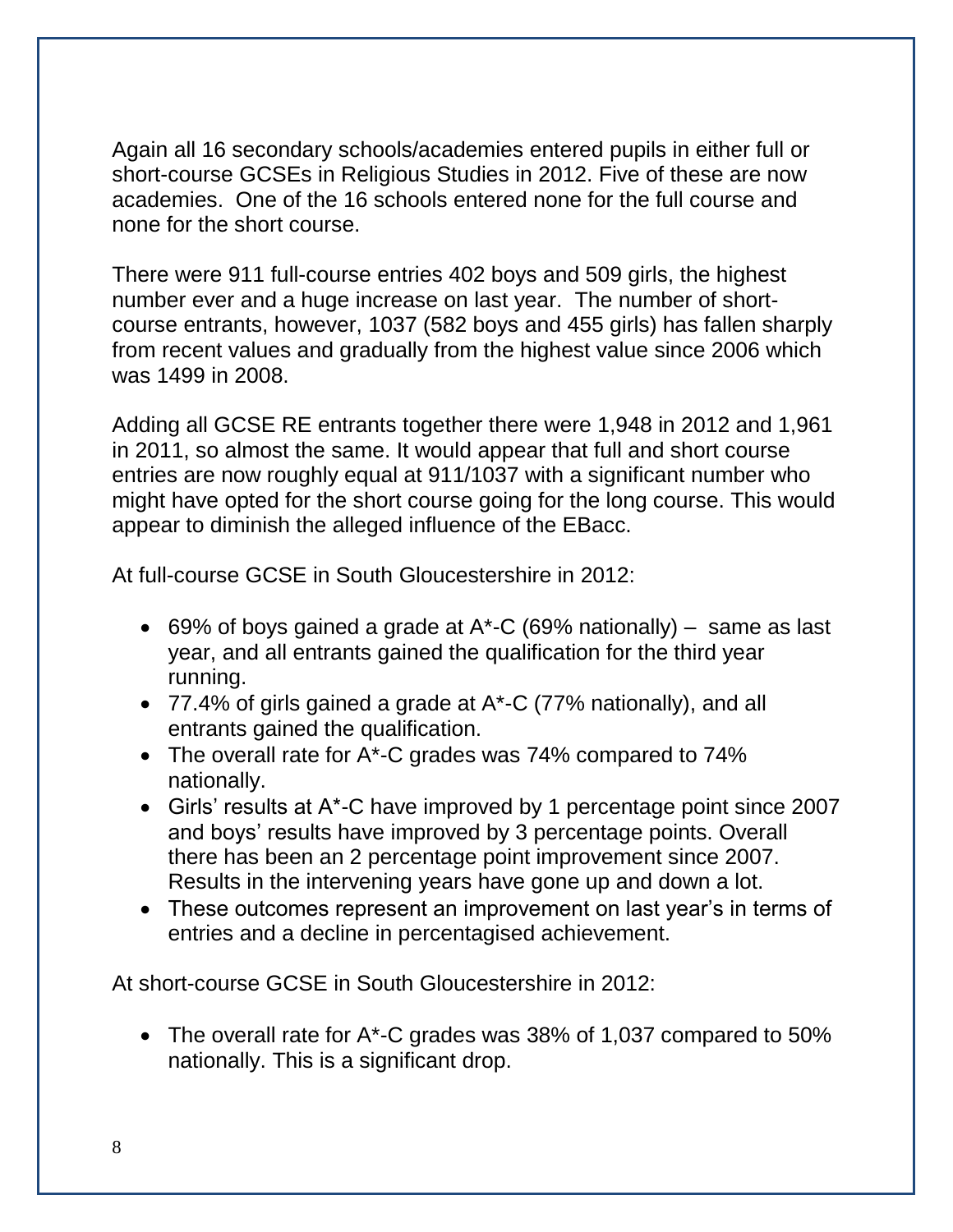- Overall, girls' and boys' results at A\*-C have fallen by 11 percentage points since 2007 with 2010 being the best year at 55%
- The gender differentiated outcomes for the short course are not available
- **At the end of the Sixth Form/Key Stage 5/post 16 – A levels results in 2012:**

In South Gloucestershire since 2007 the number of entries in any one year has fluctuated between 38 (2009) and 58 (2008). In 2012 there were 39 entrants, 35 girls and 4 boys.

- 75% of boys of gained a grade at A\*-C (78% nationally), and all entrants gained the qualification as has been the case for many years now, but the number is tiny.
- 51% of girls gained a grade at A\*-C (81% nationally), and all entrants gained the qualification as has been the case for many years now.
- The overall rate for A\*-C grades was 54% of 39, compared to 80% nationally.
- Because there are relatively few candidates, year-on-year comparisons are not particularly reliable and results fluctuate a great deal from one year to another. Last year girls' results at A\*-C declined by 30 percentage points from the 2007 baseline and boys' results by 25. These are significant falls.

### **At AS-level:**

Most students take AS-levels in year 12, the first year in the sixth-form and RE teachers hope that these will convert to a full A level in the second year sixth/Year 13.

In South Gloucestershire's schools, 71 students took Religious Studies ASlevel in 2010, but there were only 54 students taking A-level in 2011 dropping to 39 in 2012.

- 28% of boys gained a grade at A\*-C (60% nationally) and 76% gained the qualification (90% nationally).
- 51% of girls gained a grade at A<sup>\*</sup>-C, below the proportion nationally of 66% and 93% gained the qualification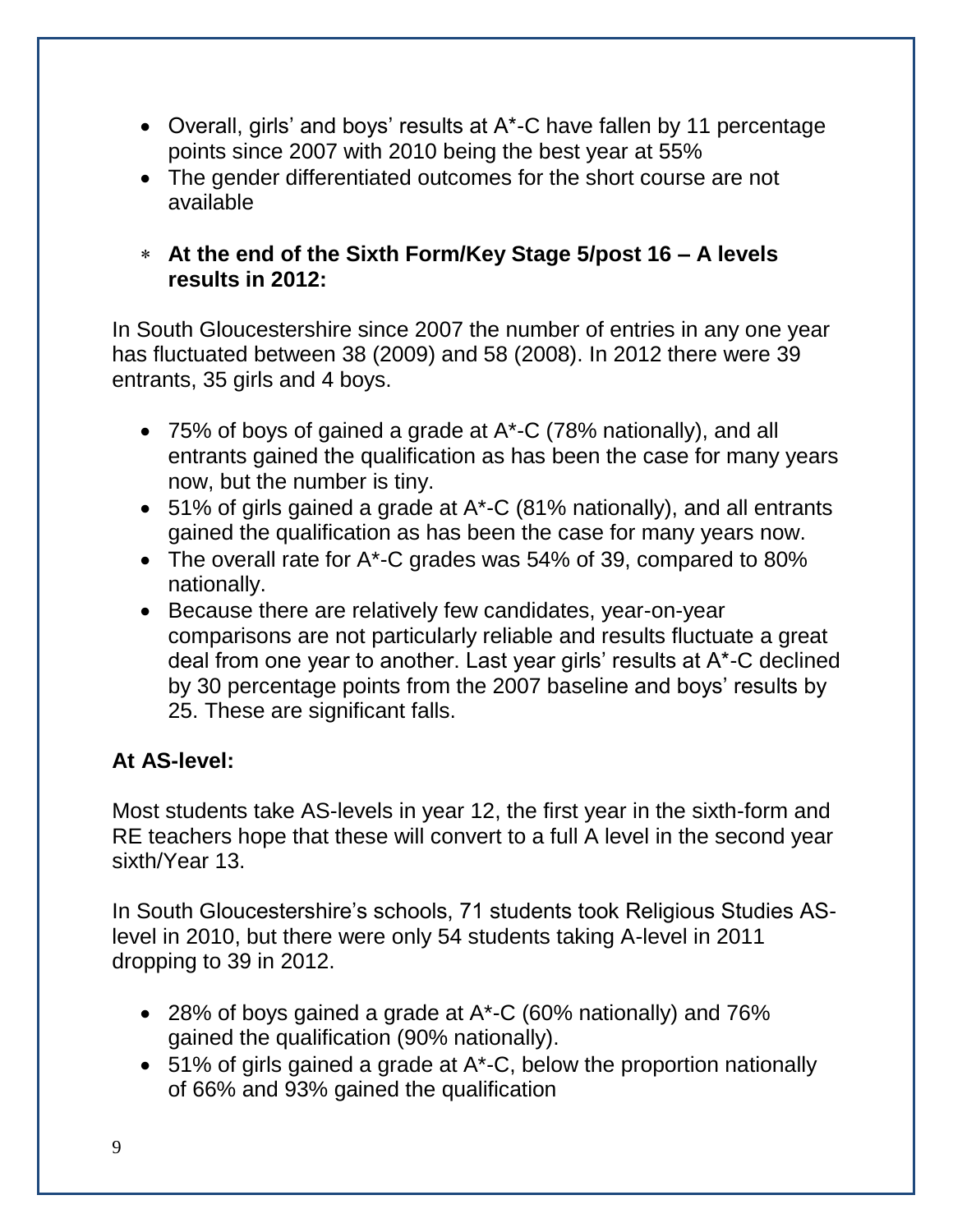• The overall rate for A\*-C grades was 43% compared to 64% nationally.

Because there are relatively few candidates, year-on-year comparisons are not particularly reliable. Girls' results at A\*-C have now fallen by 1 percentage point since 2007 and boys' results by 40. However, during the five years there have been tremendous fluctuations with boys' results varying from 43% (2009) to 78% (2006) and girls' from 47% (2011) to 72% (2010). Overall, results have varied from 46% (2011) to 75% (2006). Nevertheless this year has seen a significant overall fall in AS results even though the small cohorts tend to heighten percentagised differences.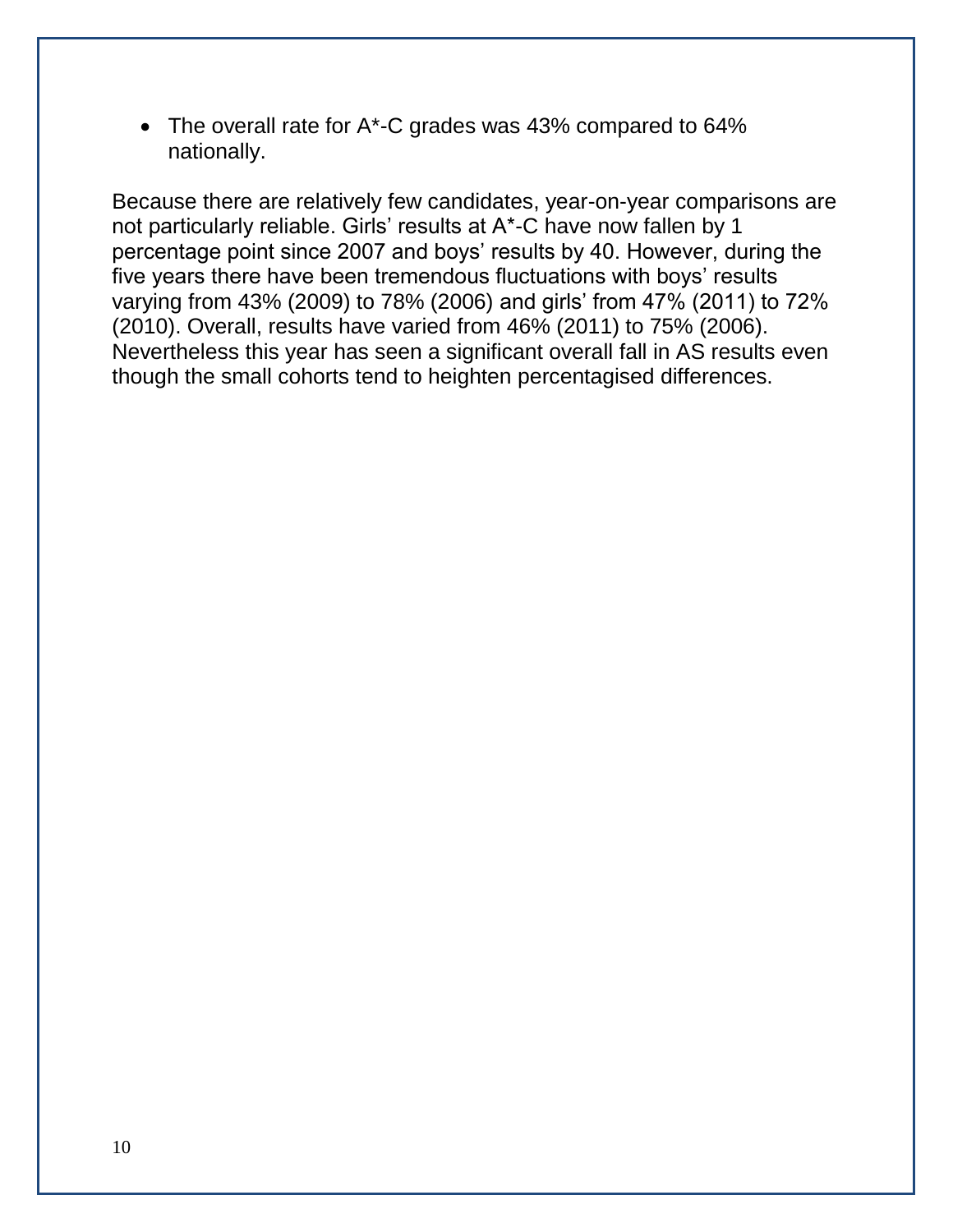# **Attendance by SACRE members at outside events**

#### **South West Regional SACRE conference:**

Two SACRE members attended the March 2013 conference of South West SACREs and reported back to the following SACRE meeting. There was an address by Bill Gent, Chair of the RE Council's Review and they attended workshops on:

- Making SACRE guidance on collective worship effective
- Distinctively Cornish: lessons on making RE truly local
- Report on the All Party Parliamentary group's findings by Barbara **Wintersgill**
- **National Association of SACREs (NASACRE) Annual Meeting:**

The NASACRE AGM for 2013 included a key note speech by Mark Chater, formerly RE Advisor at QCA, and now Director of Culham, St Gabriels. He summarised the current state of Religious Education and the difficulties it faced. He challenged SACREs to find new ways of working, in the light of decreased activity by local authorities, increased academisation and the need to offer a more coherent curriculum than that provided by the local syllabus system.

Alan Brine's contribution focused on the findings by Ofsted that not enough RE is good enough, with 60% of provision assessed as being less than good. He gave his analysis of the reasons for this situation and what needed to be done.

### **South Gloucestershire Schools Carol concert 2012:**

SACRE members were delighted to be asked to attend the South Gloucestershire schools' carol concert for 2012. The concert featured an attempt to break the world record for the Most Living Figures in a Nativity Scene. SACRE members attending the event dressed up as villagers. Schools attending dressed up as angels, market traders and Roman guards; model buildings set the scene and a donkey, a camel and some goats came too. In May, it was confirmed that the world record for the numbers participating in a live Nativity scene had been broken.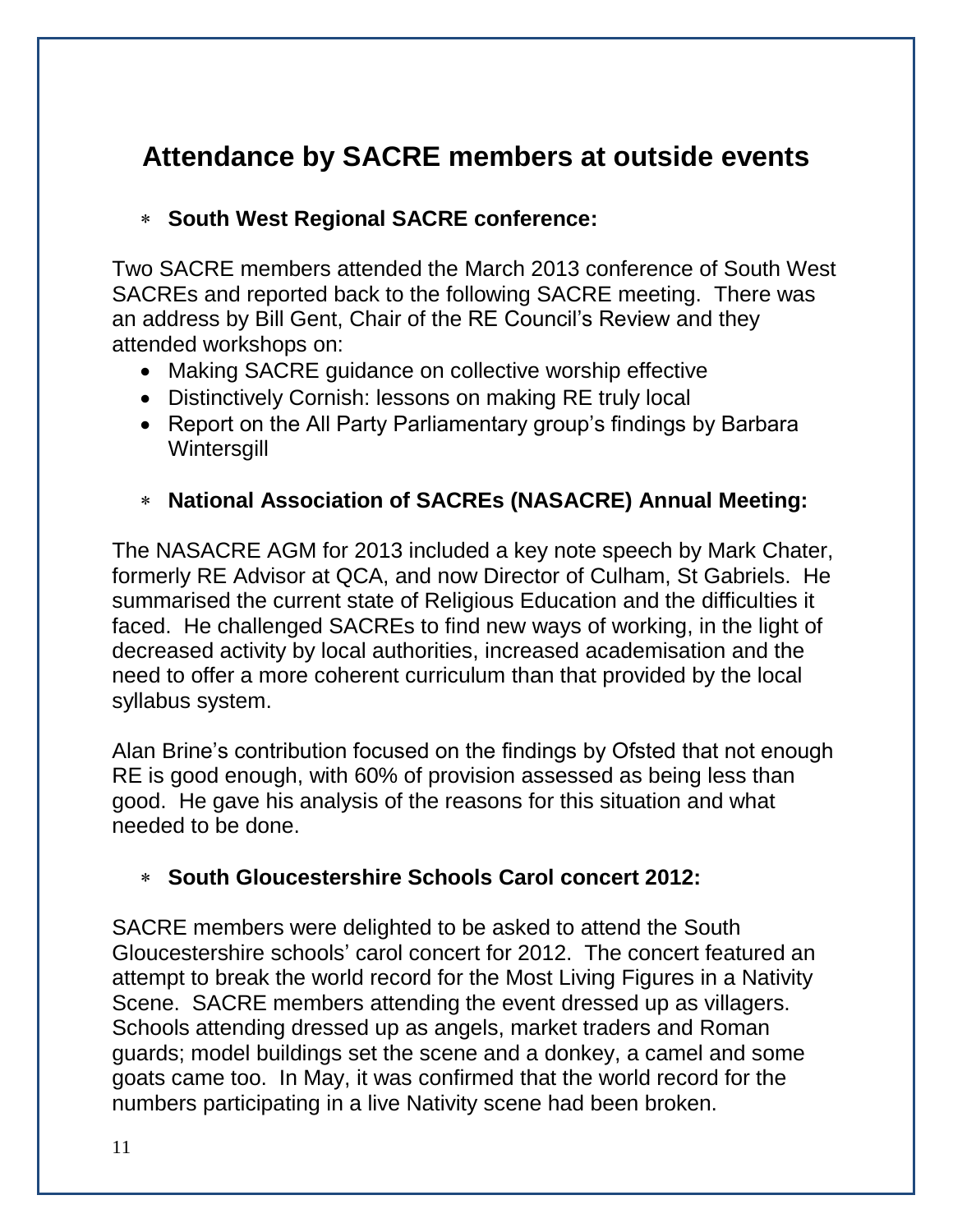**The Future of RE conference 19th June 2013 at the University of Worcester:**

The conference drew together delegates representing a range of organisations and views to debate many of the current issues challenging the subject's future, with five keynotes addresses.

Thanks are due to those members and officers willing to attend these sessions on SACRE's behalf.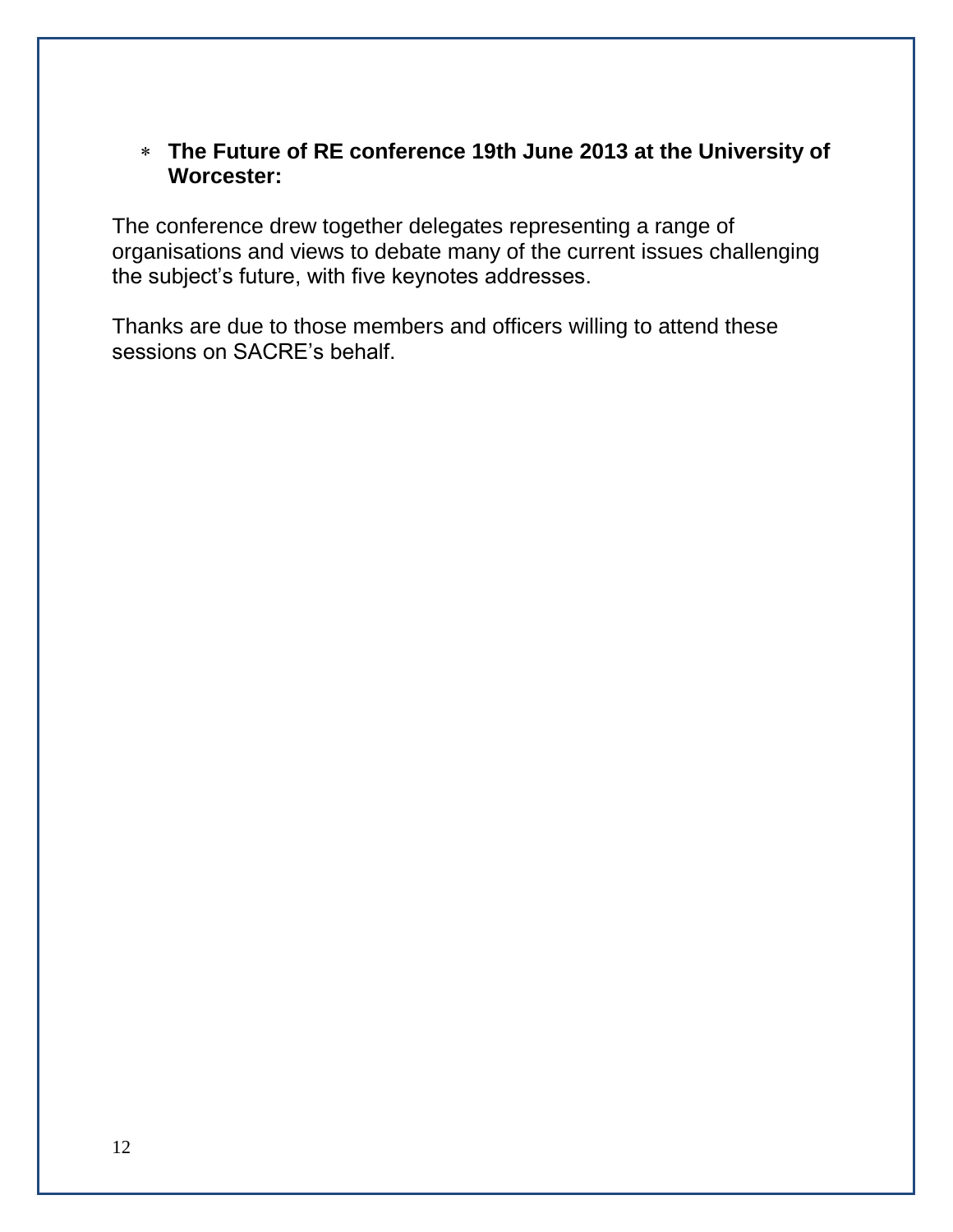# **National Issues**



**Standing Advisory Council** on Religious Education in South Gloucestershire

#### **All Party Parliamentary Group on RE:**

This group produced its report on RE '*The Truth Unmasked*' in March 2013. The South Gloucestershire SACRE considered this important report which re-affirmed the national importance of Religious Education. Although other subjects, such as Citizenship or History, appear to cover similar ground, no other subject can examine faith and people's life beliefs – and the influence these beliefs have on our world. The report raised concerns about the number of primary pupils being taught RE by teaching assistants, and suggested that more than half of those teaching RE in secondary schools did not have a subject related qualification. It reported that access to CPD for RE teachers was not consistent nationally but dependent on the resources of local SACREs and local authorities, and the priority given to RE in each school.

## **RE Council Review of RE:**

SACRE members sent submissions to the RE Council's Subject Review of RE. While RE is a compulsory subject, it is not a national curriculum subject because, as explained above, each local authority has its own syllabus (usually created on its behalf by the local SACRE).

Following the demise of QCA and its 'Non-statutory national framework for RE', there is currently no national guidance which inform each local authority syllabus. There is also a review of the National Curriculum in progress. Therefore, the RE Council undertook a review to provide revised programmes of study for RE at Key Stages 1-3. It is intended that these would be consistent with the new National Curriculum.

The RE community as a whole, including NASACRE, took part in in this work. The final document has now been published (October 2013) and was due to be considered by SACRE in Autumn 2013. SACRE will want to ensure that its Agreed Syllabus review of 2014 reflects nationally produced guidance and is particularly interested to take note of this work done by the most respected national RE organization.



on Religious Education in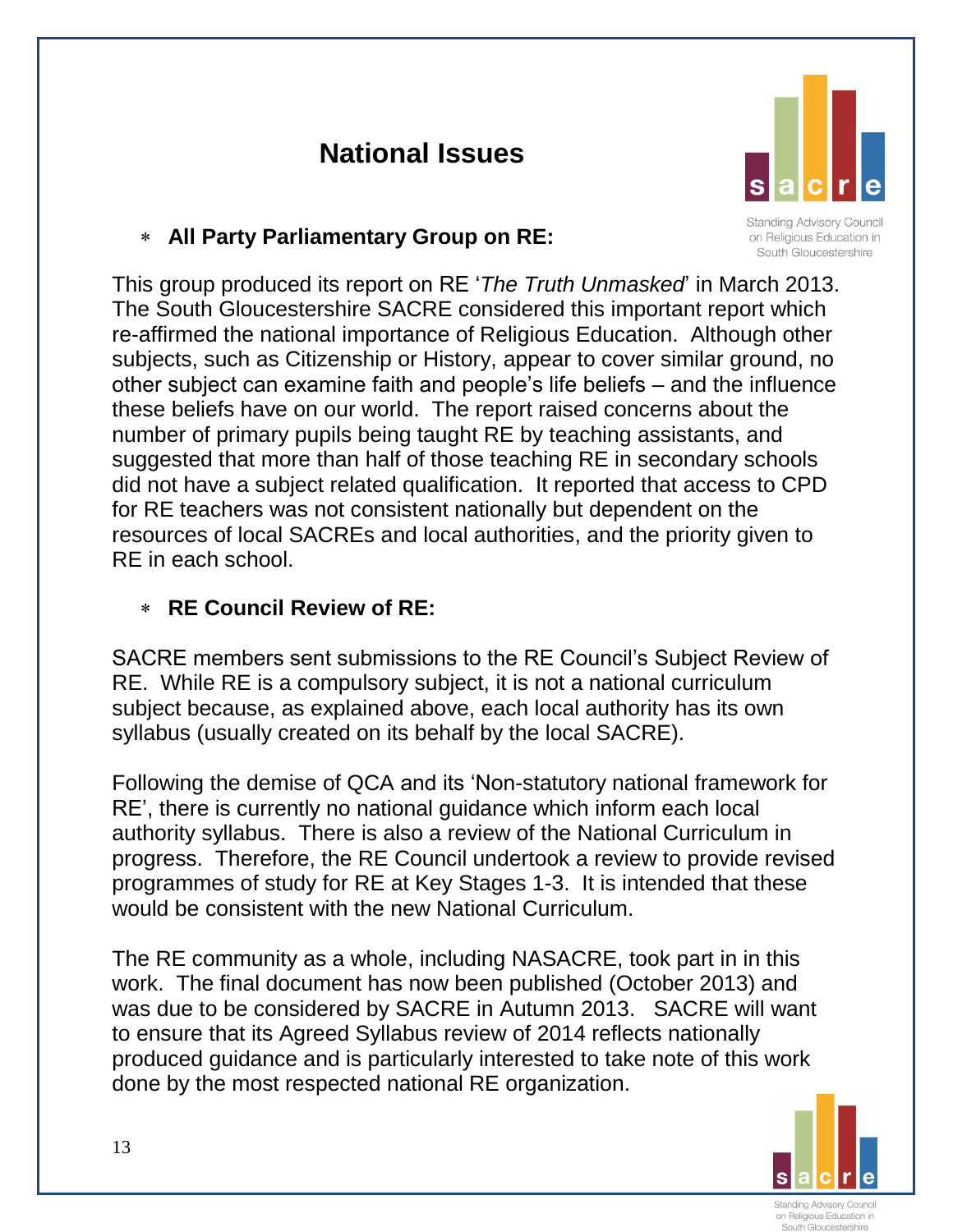

**Standing Advisory Council** on Religious Education in South Gloucestershire

## **Statutory matters**

SACRE has a statutory role to decide on any determinations. These are requests by schools to move away from the requirement for collective worship to be wholly or mainly of a Christian character. During the period of this report, there have been no requests for determinations.

From time to time, local authorities receive Freedom of Information requests from national journalists about the work of their SACREs. During 2012-2013 South Gloucestershire Council had received a Freedom of Information request from the Mail on Sunday concerning how many schools in our area have an exemption from the legal requirement to hold a daily act of collective worship of a "wholly or mainly of a broadly Christian character". SACRE sent a nil return.

Where a complaint has been made about the RE curriculum in a South Gloucestershire school, it should be referred to South Gloucestershire Council for it to deal with. SGC has undertaken to seek SACRE's advice on any such complaint. There have been no formal complaints within this reporting period.

SACRE has a complaints procedure to deal with any complaints made against SACRE. There were no such complaints in the reporting period.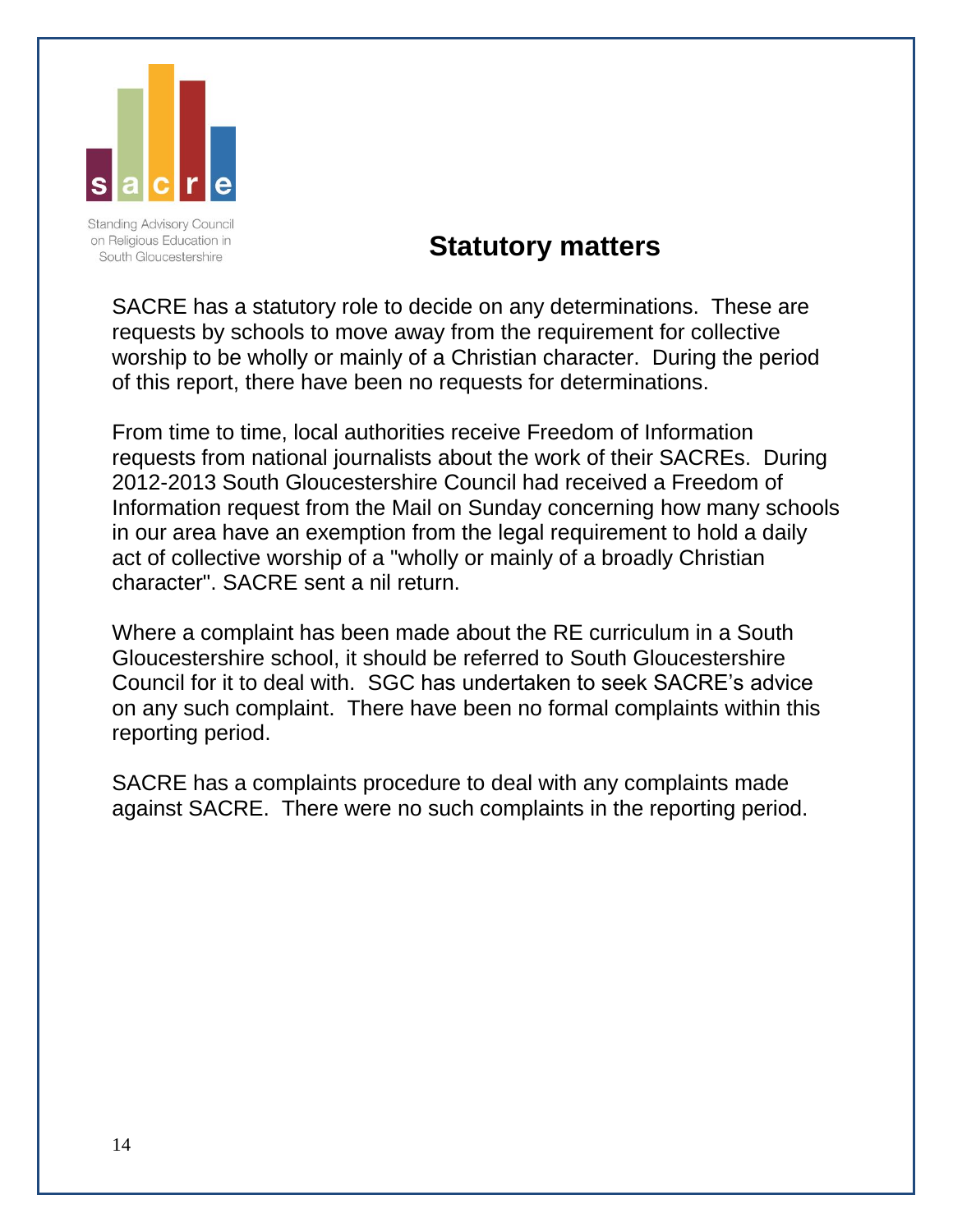

## Members of SACRE September 2012-July 2013:

| Committee A: Christian       | <b>Colin Cradock</b>          |
|------------------------------|-------------------------------|
| and other religious          | <b>Ramila Patel</b>           |
| denominations                | Linda Pope                    |
| <b>7 Members</b>             | <b>April Begley</b>           |
|                              | <b>Mukhtar Ahmad Younis</b>   |
|                              | Chris John                    |
|                              |                               |
| Committee B - Church         | <b>Katy Staples</b>           |
| of England $-$ up to 3       | <b>Esther Saunders</b>        |
| members                      | <b>Sally Sibley</b>           |
| Committee C – teachers       | Kath McCarthy                 |
| nominated by the South       | <b>Hazel Jefferies</b>        |
| Gloucestershire TCC -        | <b>Eve Scott</b>              |
| up to 6 members:             | Susan Weaver to May 2013      |
|                              | Leah Osborne                  |
|                              | Mary-Anne Willmott            |
|                              | Alex Wilkinson from July 2013 |
| Committee D - Local          | <b>Cllr Jane Allinson</b>     |
| Authority representatives    | <b>CIIr Matthew Riddle</b>    |
| $-$ up to 3 members          | <b>Cllr Gareth Manson</b>     |
| Committee E – non            | Roger Allinson,               |
| voting $Co$ -opted $-$ up to | Derek Jay                     |
| 6 members                    | <b>Alex Howard</b>            |
|                              | Peter Day                     |
|                              | Helenka Stachera to July 2013 |
|                              | Susan Weaver from May 2013    |
|                              |                               |

During the reporting period, SACRE's chair was Alderman Colin Cradock, and the Vice-Chair was Mary-Anne Willmott.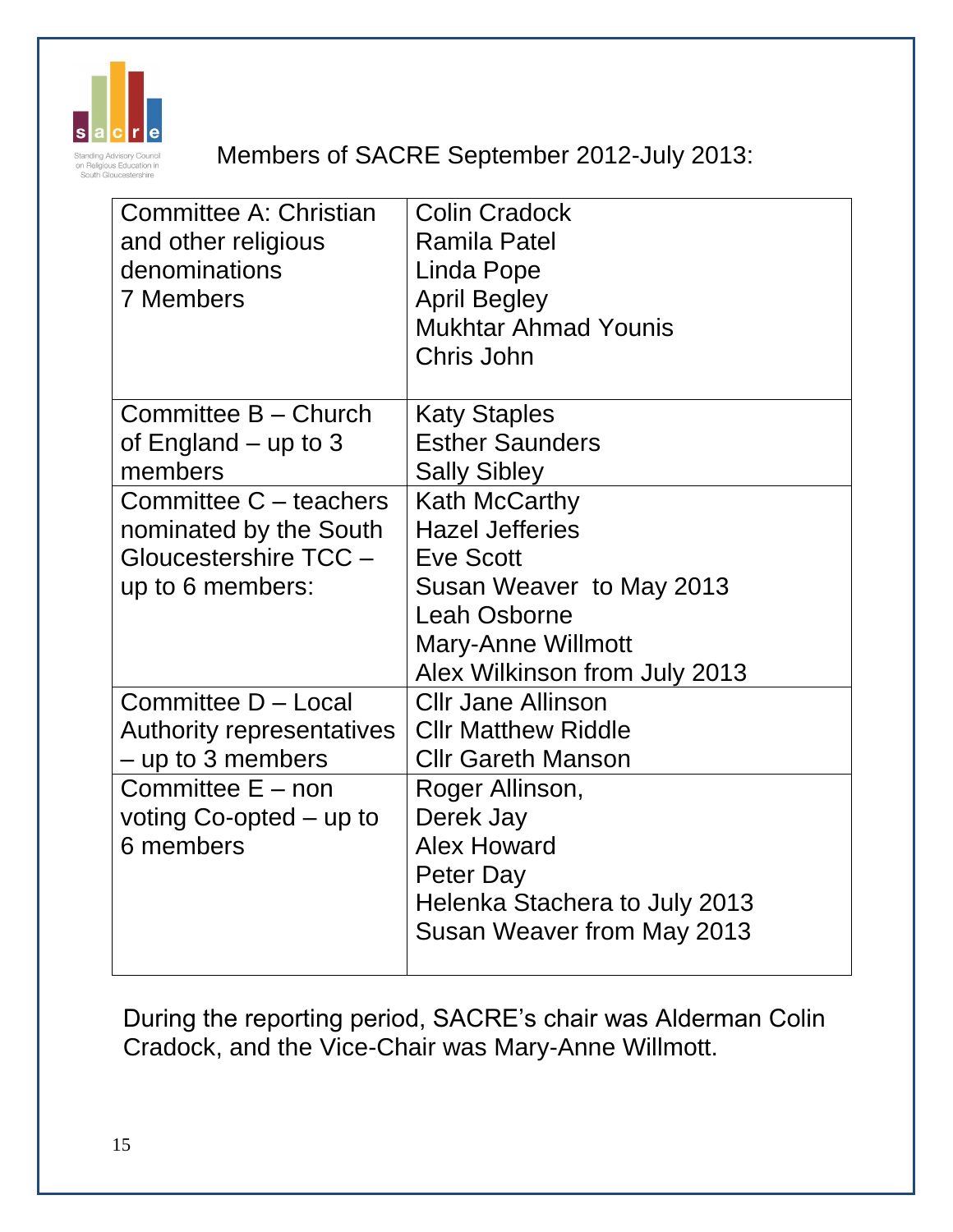# **How SACRE is funded/administered**

SACRE receives funding of approximately £11,500 per annum from South Gloucestershire Council. SACRE creates an annual budget plan for how its funding is to be spent and expenditure is monitored by a designated SACRE member. A budget report is presented and discussed at each SACRE meeting. Thanks are due to SACRE member Peter Day who undertakes this role.

All SACRE's members are volunteers who give up their time freely and enthusiastically to help SACRE with its work.

SACRE has a part time clerk.

At the end of this academic year, the LA Serving Officer for SACRE, Antony Evans retired. Antony had served the South Gloucestershire SACRE with distinction for almost the whole of its existence. His advice and guidance will be much missed but SACRE members wish him a long and happy retirement.

South Gloucestershire Council has agreed to continue to provide funding to cover the duties of a serving officer for SACRE, and the position has been taken by Kathryn Symons, the RE Advisory Teacher.

Hannah Wood also helps the SACRE with the organization of its events.

SACRE works to the non-statutory guidance in the 1994 document: Circular 1/94. Parts of that document have been replaced with the guidance: 'Religious Education in English Schools: Non statutory guidance 2010'.

South Gloucestershire Council has approved a constitution for SACRE. A copy of the constitution may be obtained from the Clerk to **SACRE** 

SACRE also prepares an annual development plan to guide its work.



**Standing Advisory Council** on Religious Education in South Gloucestershire